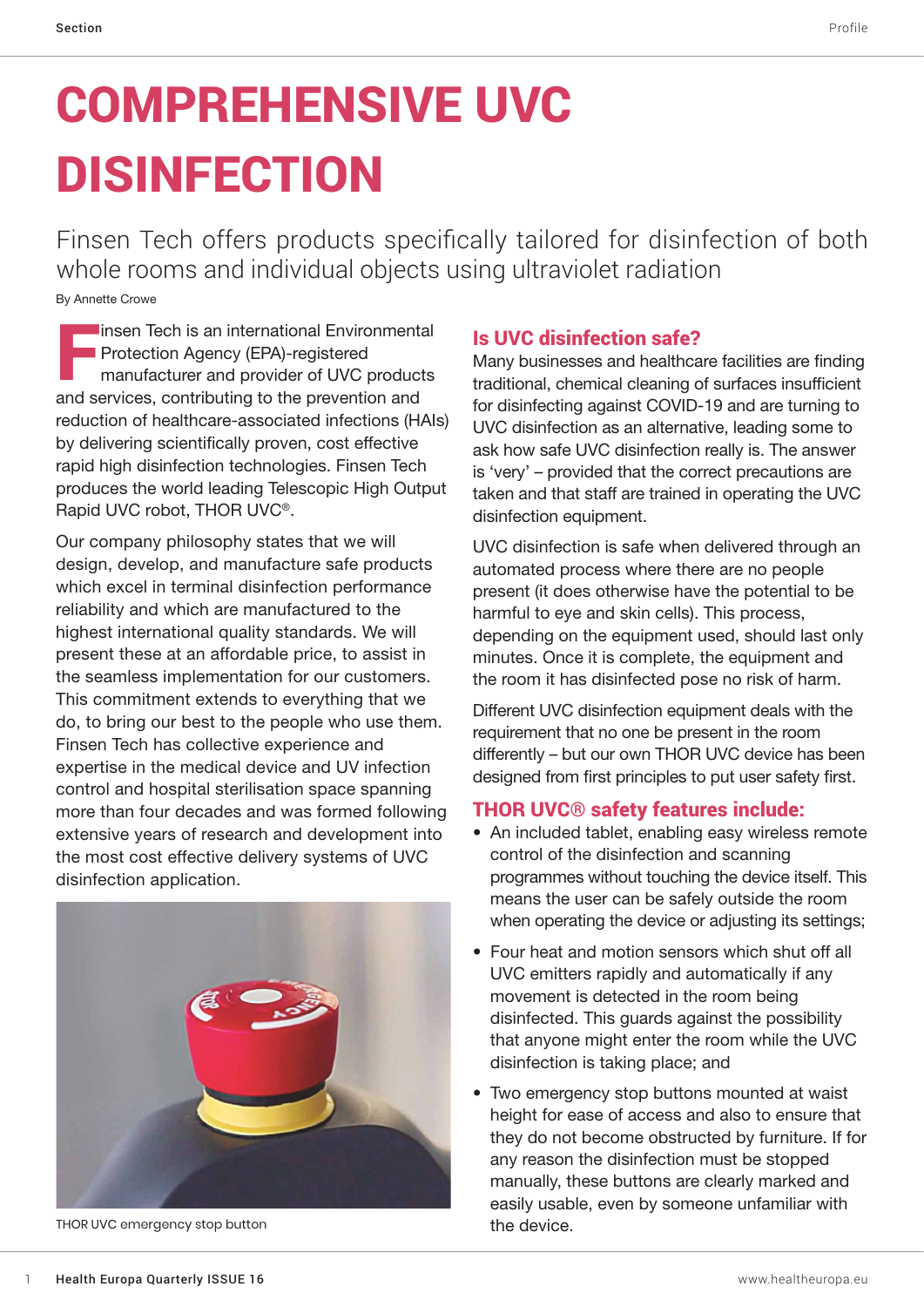

While manual, chemical-based surface cleaning does remove coronavirus particles, it is not fully comprehensive and can eradicate as little as 50% of viruses and pathogens.

The design of THOR UVC provides ease of use without compromising safety. While training on the device for users is required, it does not require a technical or specialist background; and the device is designed to help users to ensure its use is as safe as possible at all times.

### Why cleaning surfaces is not enough to kill COVID-19

As the pandemic continues to rise across the globe, hospitals and businesses which maintain physical facilities are facing an unprecedented question: how can they ensure that they disinfect against COVID-19 effectively?

To protect the health of patients and staff by combating the spread of the COVID-19 virus, regular and thorough disinfection is crucial. Most healthcare facilities are disinfecting against COVID-19 through deep cleaning surfaces by hand, but is traditional manual cleaning sufficient to disinfect against COVID-19?

The virus can be spread in small particles of liquid emitted from the mouth or nose of an infected person when they cough, sneeze, talk or breathe heavily. These liquid particles range from

respiratory droplets to smaller aerosols. Aerosolised coronavirus can remain in the air for up to three hours, as shown in research by Harvard University. Traditional cleaning can only deal with the visible surfaces that people can reach. While traditional, chemical-based cleaning measures carried out by hand continue to be useful, they are no longer sufficient on their own.

# Many hospitals are now looking to UVC disinfection, which is far more comprehensive

UVC disinfection – the process of killing germs by using ultraviolet energy – cleans both surfaces and the air around them. It is usually deployed in a room directly following manual cleaning to ensure that the room is comprehensively disinfected. With the right device, it can take less than 15 minutes and can easily be integrated into existing cleaning schedules.

Our own THOR UVC device is ideal for this purpose. It is suitable for even the smallest of rooms and can disinfect a 360-degree area, irrespective of obstacles, killing viruses and bacteria.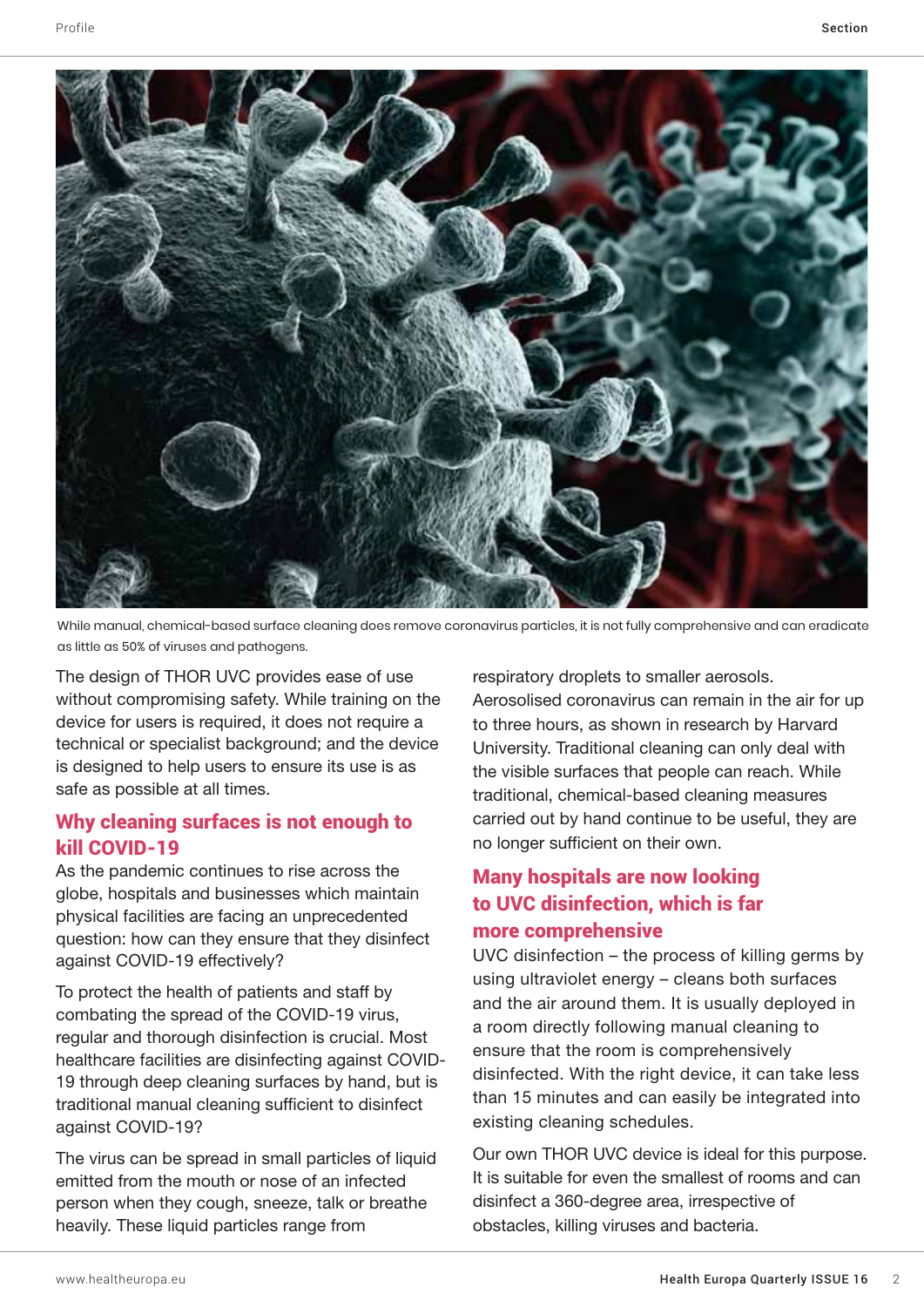

The inverse square law employed by THOR UVC

# How UVC disinfection can reduce the risk of HAIs in your healthcare facility

Healthcare-associated infections affect an estimated 300,000 patients per year in England alone and cost the NHS an average of £1bn each year.

Preventing patient infection from this ever-growing variety of mutating pathogens has always been a key priority for healthcare providers.

But while traditional, manual, chemical-based cleaning measures continue to be useful, in isolation they are no longer sufficiently comprehensive in a healthcare setting, due to both the high degree of resilience to antibiotics now present in common HAI bacteria and the arrival of COVID-19 as a further potential HAI.

Traditional surface cleaning techniques eradicate just 50% of viruses and pathogens. However, many healthcare providers are now looking at UVC disinfection, which can offer a far more comprehensive solution – and consequently significantly reduce the risk of HAI for patients.

### What is UVC disinfection?

UVC light is a specific band of UV light, with wavelengths of between 200 and 300 nanometres. When bacteria, viruses or protozoa are exposed directly to UV light of this wavelength, it is absorbed into their cellular RNA and DNA, damaging nucleic acids and creating new bonds between nucleotides in molecules such as thymine.

These new, double bonds (known as 'dimers') damage the microorganisms to the extent that they are unable to infect or reproduce, effectively inactivating them.

## Which HAIs does UVC disinfect against?

UVC has been proven to kill common HAIs such as the methicillin-resistant Staphylococcus aureus (MRSA), methicillin-sensitive Candida Auris, Staphylococcus aureus (MSSA), Clostridium difficile (C. diff) and Escherichia coli (E. coli) and multiple coronaviruses, including COVID-19. In fact, UVC is effective against an extremely wide variety of bacteria, viruses, fungi, and spores and its flexibility means that it is likely to continue to be highly effective as these and other bugs continue to evolve.

With the correct equipment, UVC disinfection is also highly effective at killing COVID-19. A recent study by Boston University (in conjunction with Finsen Tech's UVC emitter supplier Signify, part of Philips Group) found that COVID-19 was eradicated by the Finsen Tech THOR UVC emitter product within minutes.

# Can UVC disinfection be used in conjunction with manual cleaning?

Yes: UVC disinfection is a rapid process, taking a few minutes, and therefore can be integrated into existing facility cleaning schedules. It is usually deployed in a room directly following manual cleaning, to ensure that the room is comprehensively disinfected. It is also important to note that manual cleaning is only relevant to surfaces, UVC eradicates pathogens from both the air and surfaces simultaneously.

# Where can UVC light be used?

UVC light can be employed virtually anywhere that the equipment for deploying it can be placed, including:

- Ambulances;
- Patient transport;
- MRI;
- X-ray;
- Physiotherapy;